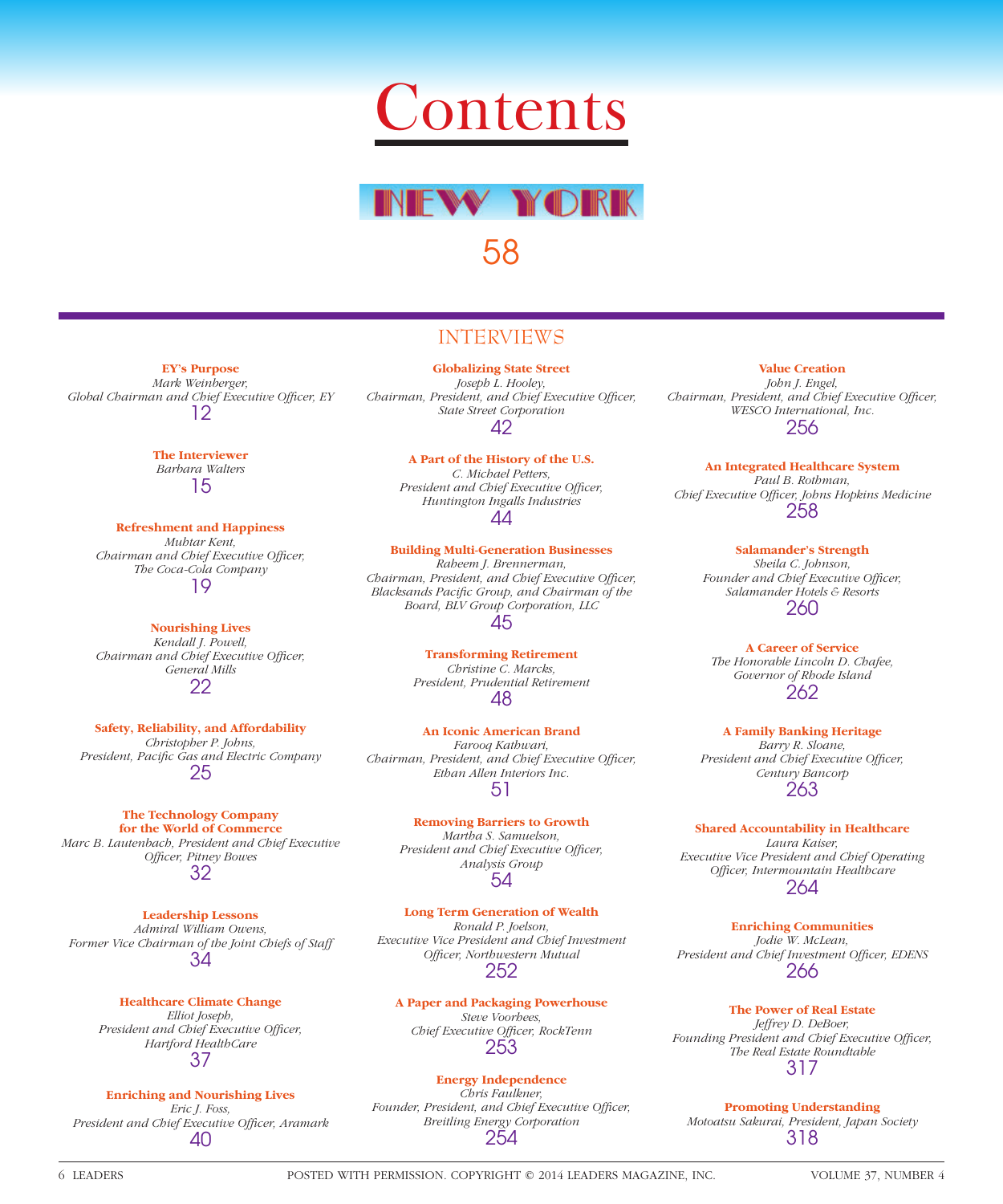

#### **A Path for Sustainable Development** *The Honorable Victor Ponta, Prime Minister of Romania* 28



## **A Multilateral Approach to World Issues** *The Honorable Sam K. Kutesa, Minister of Foreign Affairs, Republic of Uganda and President of the 69th United Nations General Assembly*

309

**Measuring the ROI on C-Suite Alignment** *Alan S. Elkin, Chairman and Chief Executive Officer, Active International*

320

**Changing the Healthcare Paradigm** *Frank A. Corvino,*  President and Chief Executive Officer, Greenwich *Hospital, and Executive Vice President, Yale New Haven Health System* 322

**The Power of Disruption** *Dr. Joan Fallon, Chief Executive Officer and Founder, Curemark* 324

> **The Education Economy** *Frank F. Britt, Chief Executive Officer, Penn Foster* 330

**Growing Boston's Fenway** *Joel Sklar, President and Principal, Samuels & Associates* 332

**Global Growth** *Richard W. Davidson,*  President and Chief Executive Officer, *Century 21 Real Estate LLC* 334

> **Giving Back** *Denise LeFrak Calicchio, Author/Philanthropist* 335



### **Managing Risk**

*Daniel W. Riordan, CEO of Zurich Global Corporate in North America, David Dietz, CEO of Zurich Global Life in North America, and Bryan Salvatore, President of Specialty Products, Zurich North America* 268

**Brand Builder** *Leslie H. Wexner,*  Founder, Chairman, and Chief Executive Officer, *L Brands, Inc.* 272

**Consistency of Purpose** *Beth E. Mooney, Chairman and Chief Executive Offi cer, KeyCorp* 275

**The Ability to Adapt** *Nicholas K. Akins, Chairman, President, and Chief Executive Officer, American Electric Power (AEP)* 278

**Making People's Lives Better** *Mike Thaman, Chairman and Chief Executive Officer, Owens Corning* 280

**The Business Behind Healthcare** *George S. Barrett, Chairman and Chief Executive Officer, Cardinal Health* 282

**A Group Practice** *Toby Cosgrove, M.D., President and Chief Executive Officer, Cleveland Clinic* 283

**Ethics, Integrity, and Leadership** *Phillip R. Cox, President and Chief Executive Officer, Cox Financial Corporation* 284

## **Relationship-Oriented**

*Stephen D. Steinour, Chairman, President, and Chief Executive Officer, Huntington Bancshares Incorporated* 286

# OHIO

**Solving Problems** *Jeffrey Wadsworth,*  President and Chief Executive Officer, Battelle 288

**Touching All Parts of the Financial Economy** *John F. Barrett, Chairman, President, and Chief Executive Officer, Western & Southern Financial Group* 290

**An Independent Steel Company** *Ward J. "Tim" Timken, Jr., Chairman, Chief Executive Officer, and President, TimkenSteel Corporation* 292

**Making a Difference** *Jay L. Schottenstein, Chairman, Schottenstein Stores Corporation* 294

**A Partnership for Progress** *Richard A. Stoff,*  Chief Executive Officer, Ohio Business Roundtable 296

**Touching Every Part of the Supply Chain** *Gary R. Heminger, President and Chief Executive Officer, Marathon Petroleum Corporation* 298

**Aspire to Impact Education** *Al Stroucken, Chairman and Chief Executive Officer, Owens-Illinois (O-I)* 299

**Relentless Focus** *Jordan Hansell,*  Chairman and Chief Executive Officer, NetJets Inc. 300